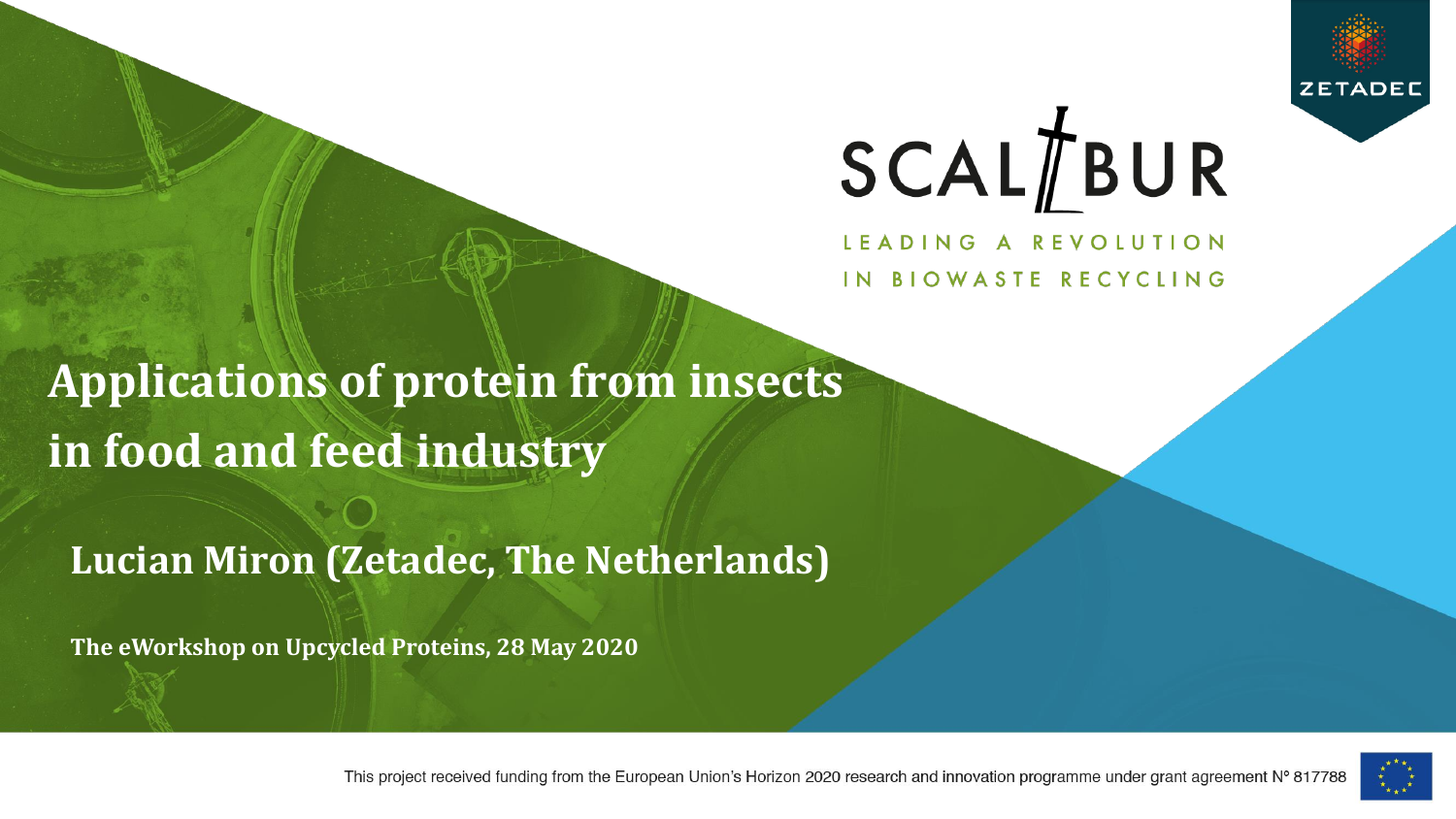## **Content**



IN BIOWASTE RECYCLING

- **Rearing of insects (BSFL) on organic waste**
- **Issues**
- **Fractionation of BSFL at lab scale**
- **Amino acid profile**
- **Techno-functionalities of BSFL proteins**
- **BSF meal for animal feed**
- **Conclusions**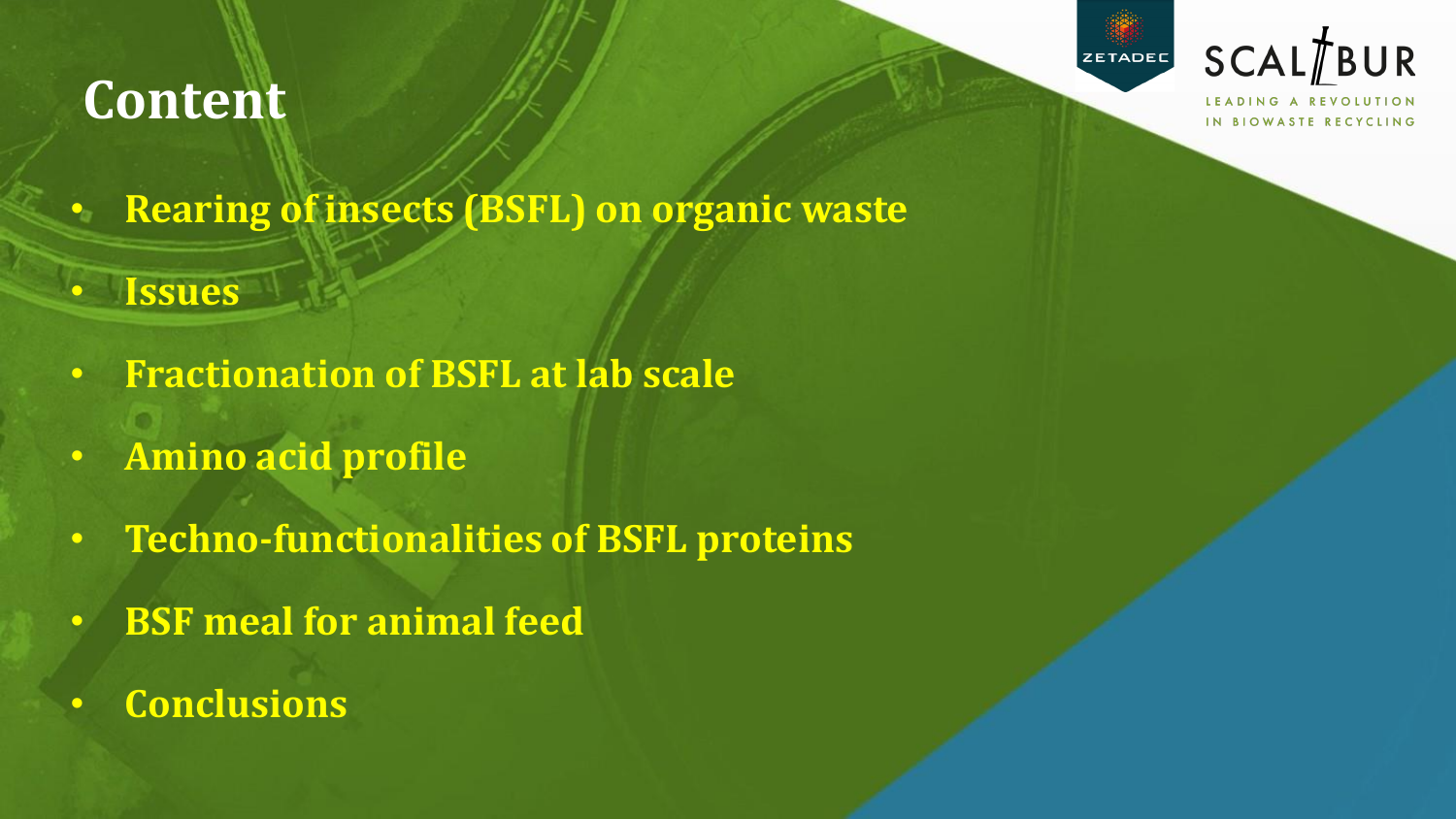**Rearing of insects (BSFL) on organic waste** ⋟

SCALTBUR



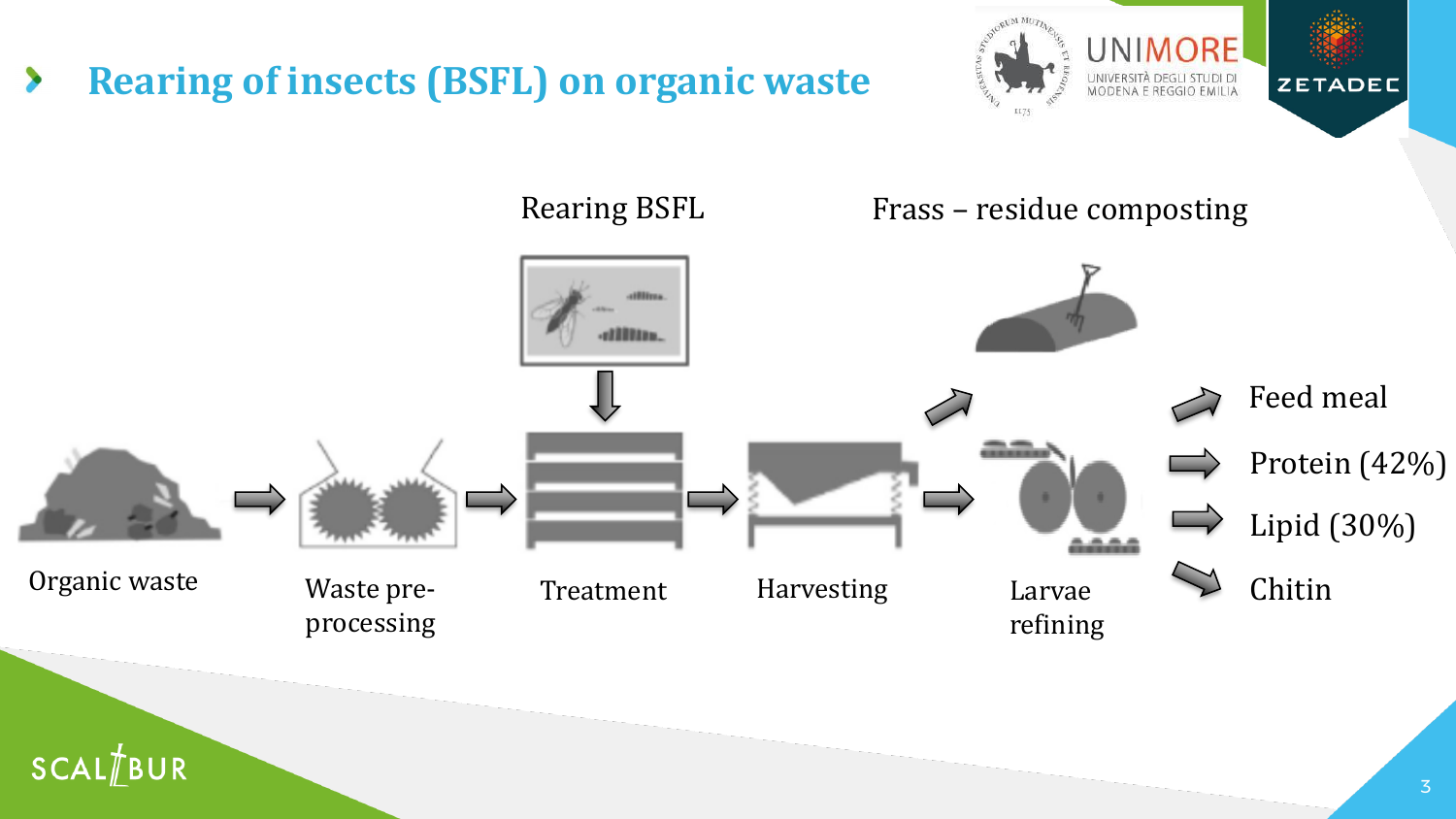

- The use of insect meal as feed and food is limited by the **legislation in Europe**
	- Novel Food according to the guidelines for market authorization of products by EFSA
	- Documents of safety demonstration of certain insect
- **Consumer acceptance**  the largest barrier to the adoption of insects as viable sources of protein in many Western countries

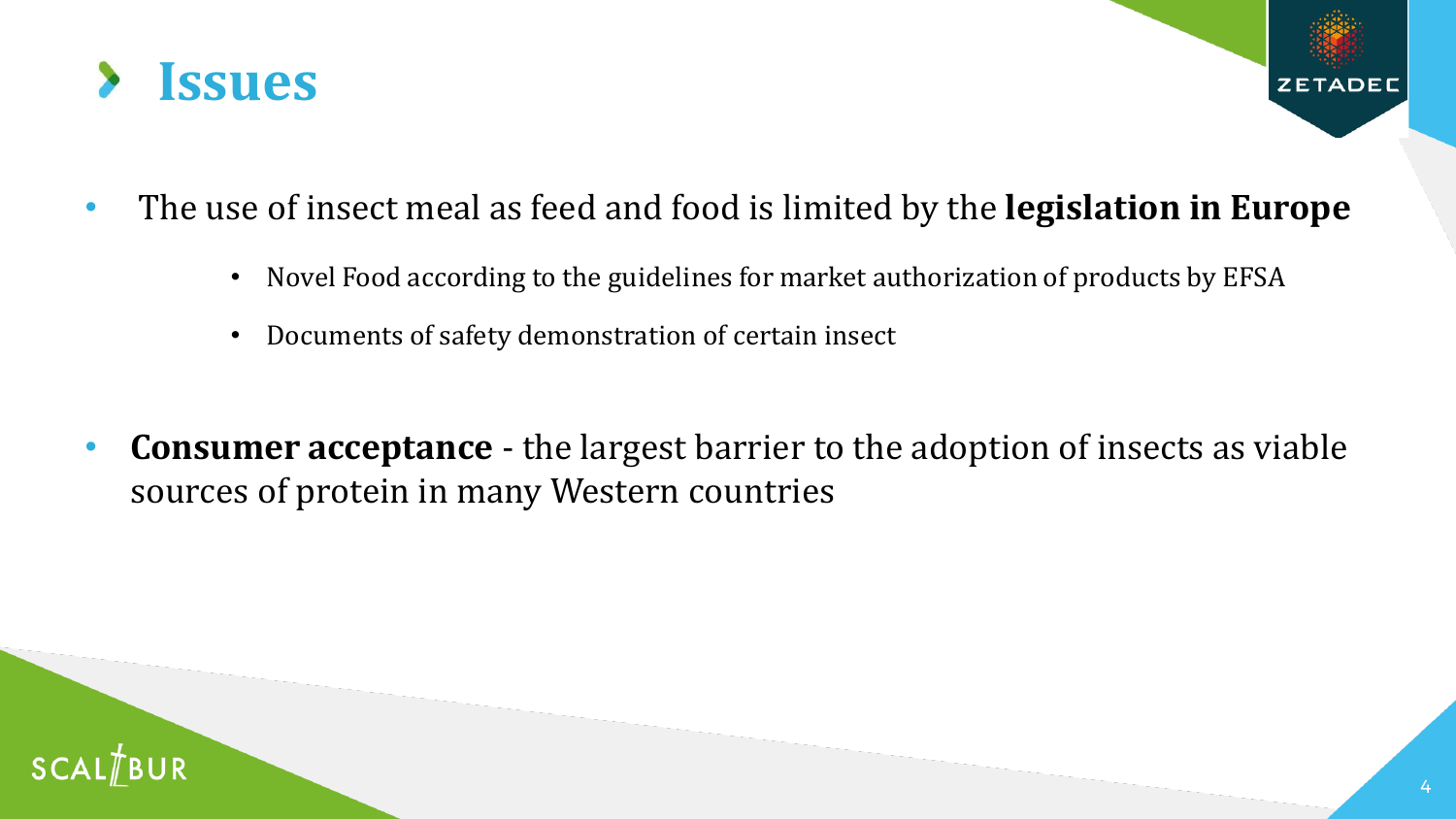### **Fractionation of insects at lab scale**  $\blacktriangleright$



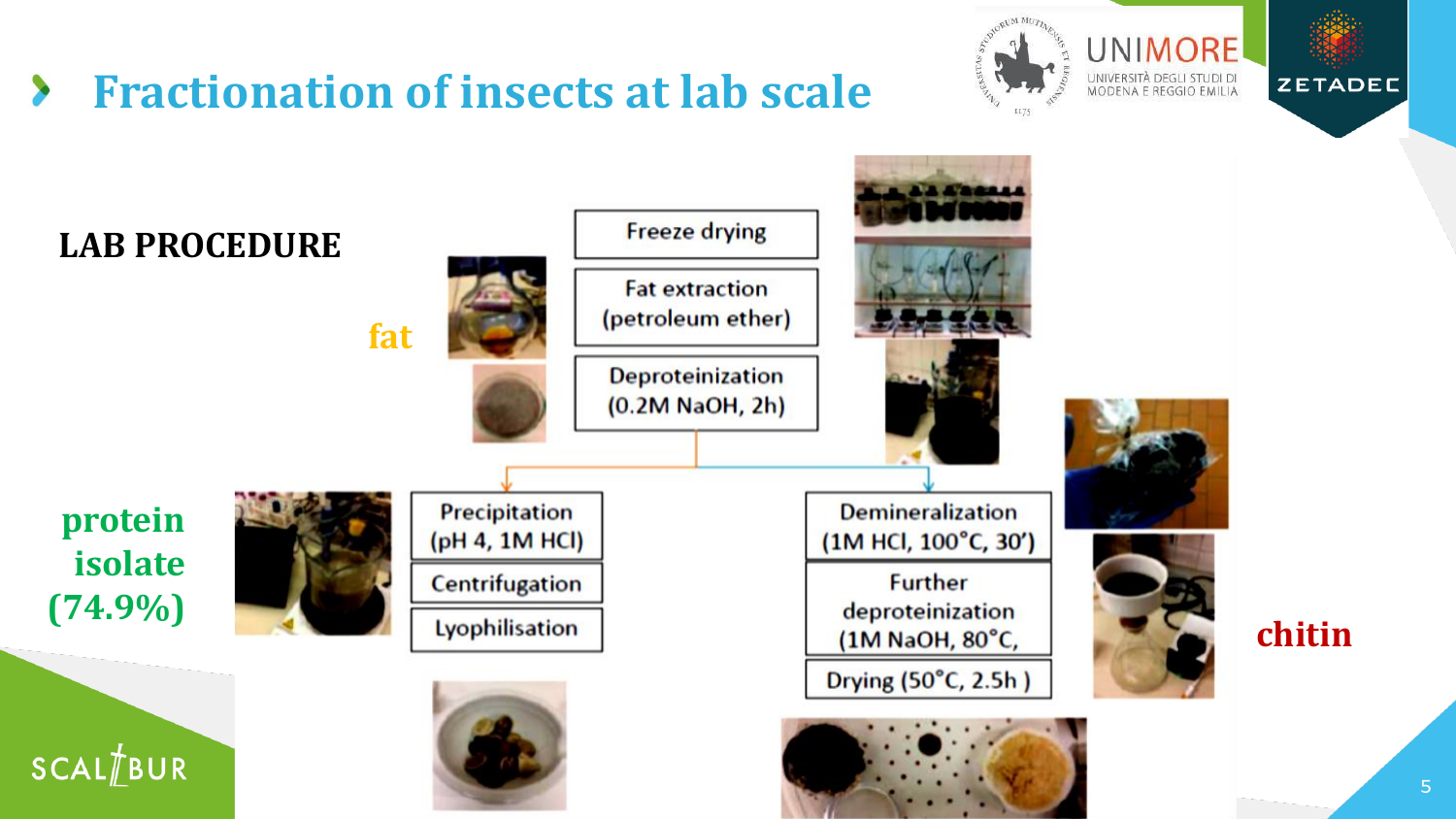### **Techno-functionalities of BSFL proteins** ⋗

|                                   | <b>Techno-functional</b><br>property | <b>Food system</b>                                                       |
|-----------------------------------|--------------------------------------|--------------------------------------------------------------------------|
| High solubility                   | Solubility                           | <b>Beverages</b>                                                         |
|                                   | Emulsification                       | Sausages, sauces, soups,<br>cakes, salad dressings,<br>ice-cream, yogurt |
|                                   | Foaming                              | Whipped toppings,<br>desserts, cakes                                     |
|                                   | Gelation                             | Meats, curds, cheese, meat<br>analogues                                  |
| <b>Intermediate</b><br>solubility | Cohesions-adhesion                   | Meats, sausages, baked<br>goods, pasta                                   |
|                                   | Elasticity                           | Meats, bakery, cheese                                                    |
|                                   | Viscosity                            | Soups, gravies, low-fat<br>products                                      |
| ow solubility                     | <b>Fat adsorption</b>                | Meats, sausages, cakes,<br>bakery                                        |
|                                   | Flavour binding                      | Meat analogues, bakery                                                   |
|                                   | Hydrophobic films                    | Food coatings                                                            |

- No foam for BSFL proteins at pH=7
- The protein from Organic waste BSFI stable foam at  $pH=2$
- No gelation at concentrations of 5% up to 25%
- $\blacksquare$  WPI gels at  $>5\%$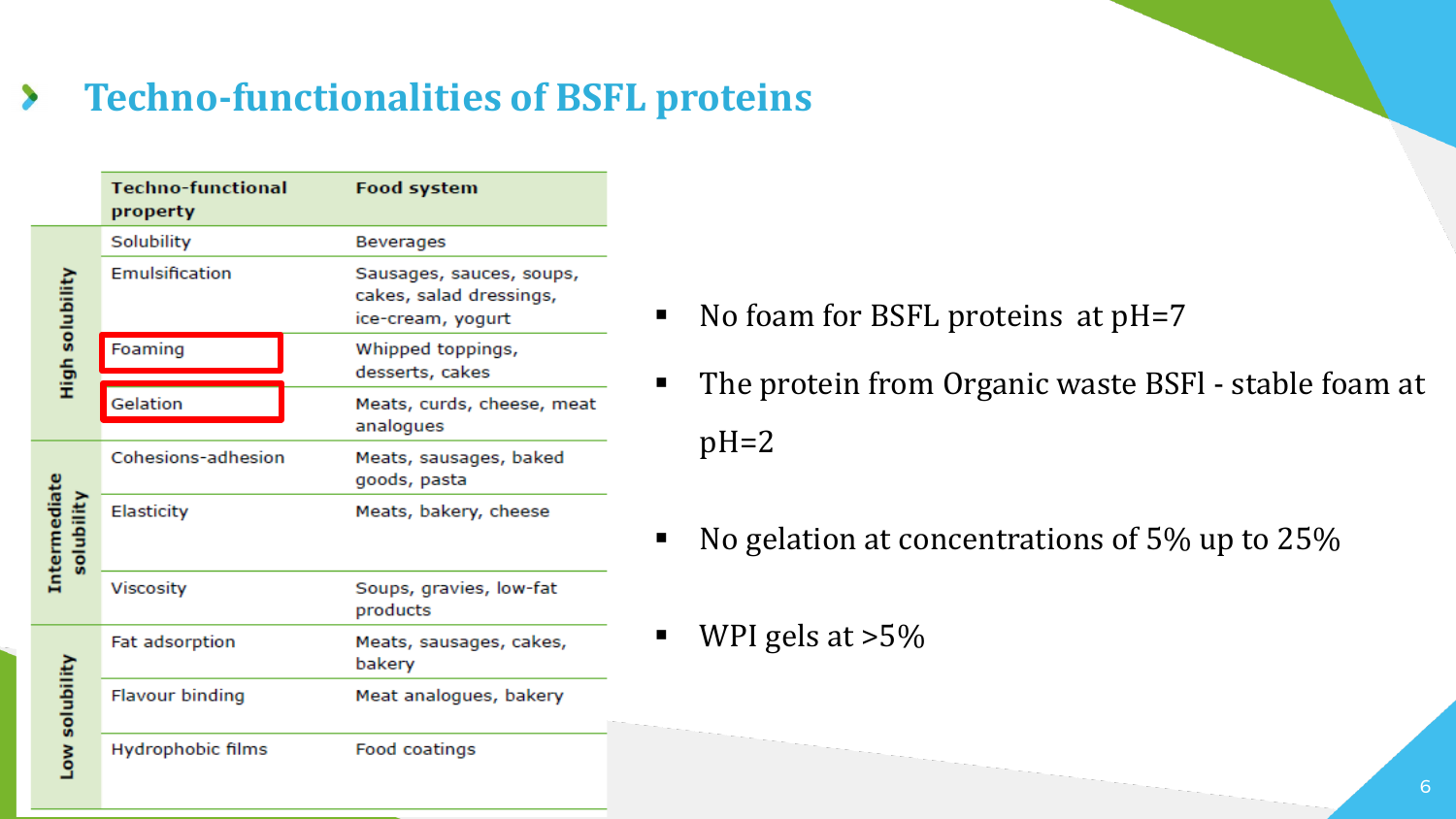• Insect-fed trout available to consumers since 2018

• BSFM cannot fully replace fish meal for Atlantic salmon and remains a supplementary protein source.



**ZETADE** 

## **BSF meal for animal feed**

• Insects grown on former foodstuffs are safe for animal feed – Conclusion of a study of Dutch Risk Assessment & Research Office (BuRO).

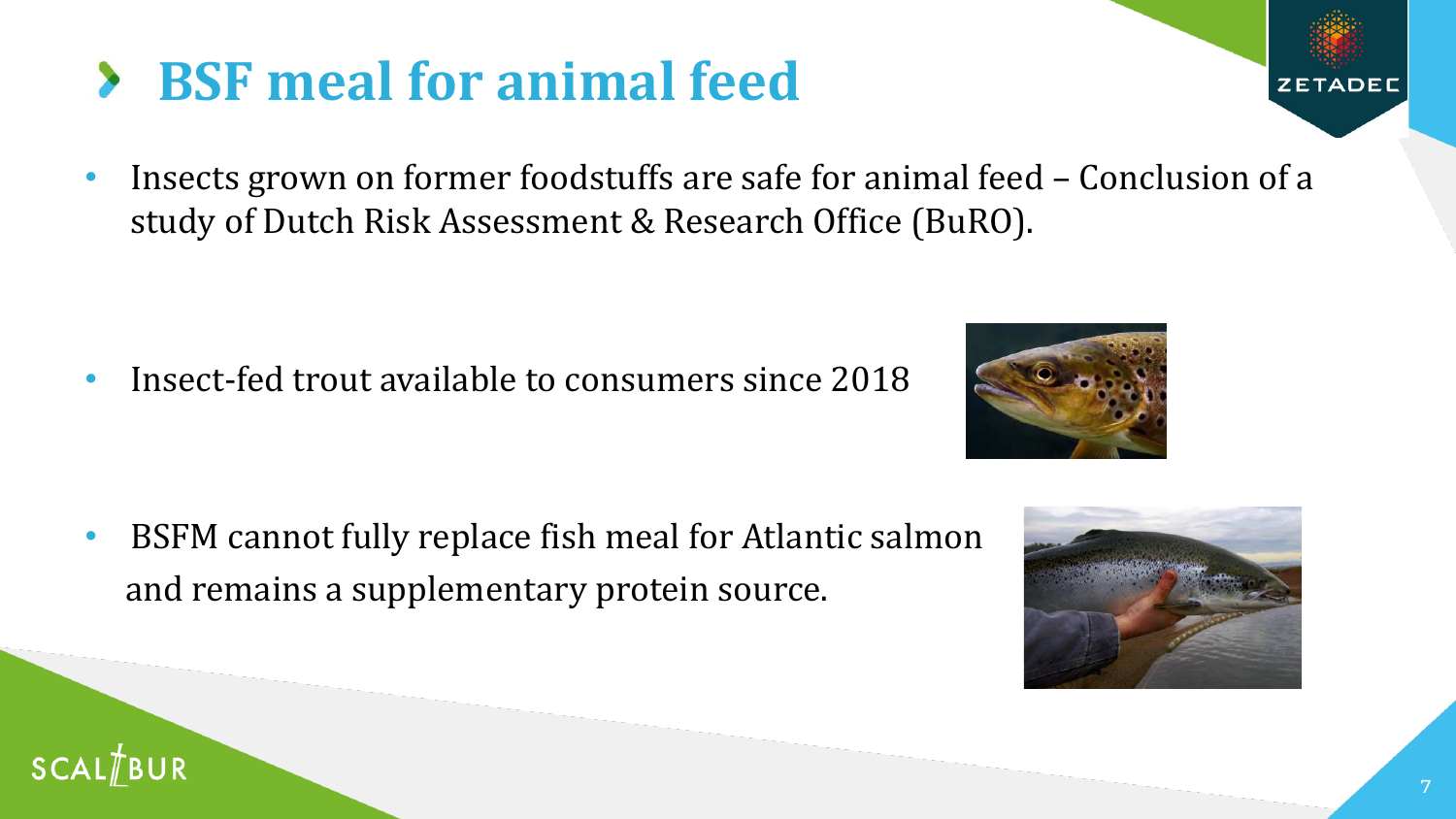# **BSF meal for animal feed**

• Dog food made from insects is available on sale



- **Digestibility**  In-vitro digestibility of protein in whole BSFL was 88.7%
- **Palatability**  In two-bowl preference tests, the intake ratio of dry foods with BSFL was about 60:40 in dogs and 40:60 in cats
- **Owner acceptance**  92% of pet owners gave positive feedback after learning they had been feeding an insect-based diet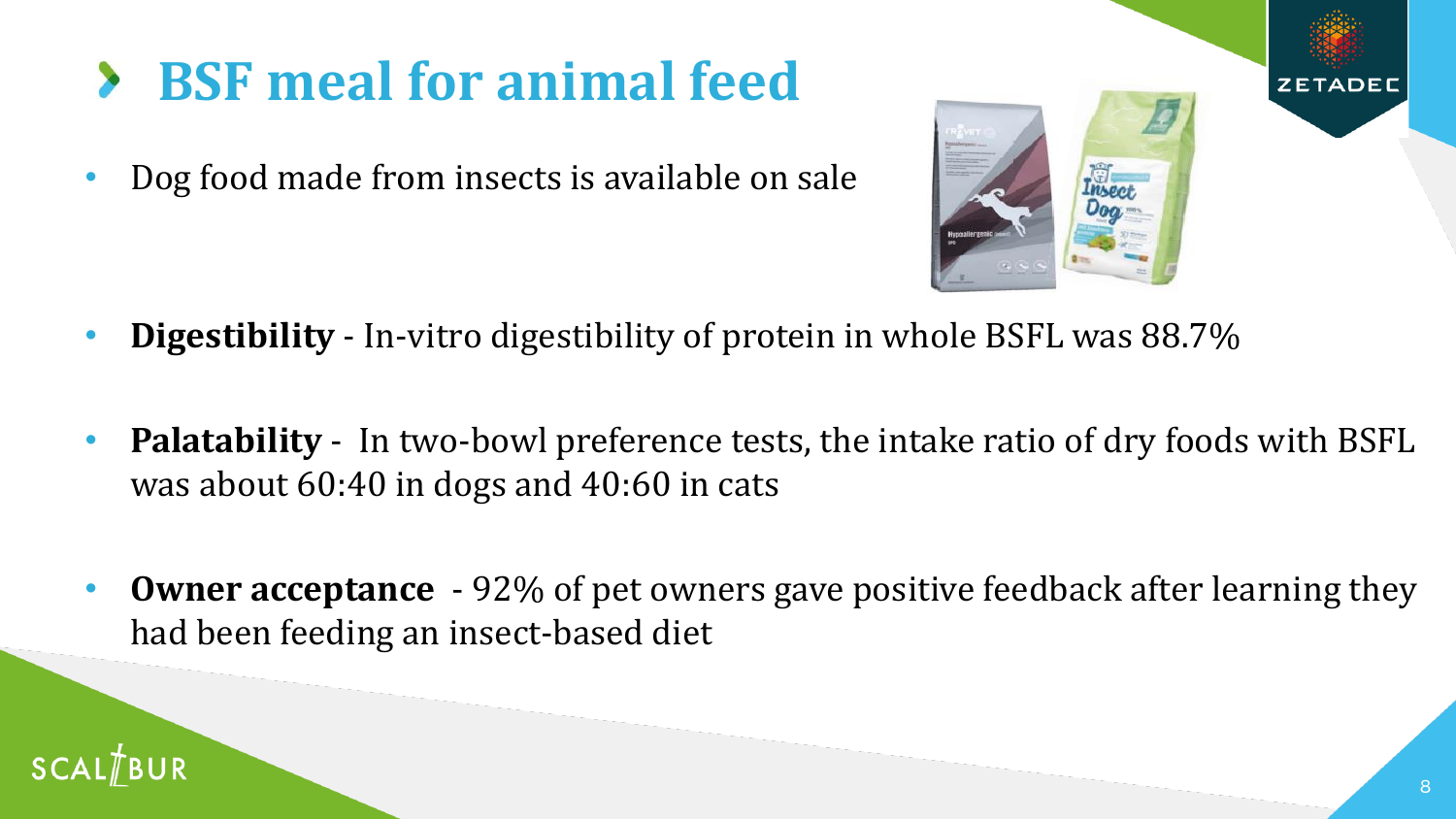# **Conclusions**

- Insects can be a sustainable protein source
- Legislation and consumer acceptance are the main issues to the adoption of insects as viable sources of protein
- Preliminary results show good techno-functionalities of BSFL proteins
- Insects grown on former foodstuffs are safe for animal feed
- There is already animal feed made from insects available on sale.